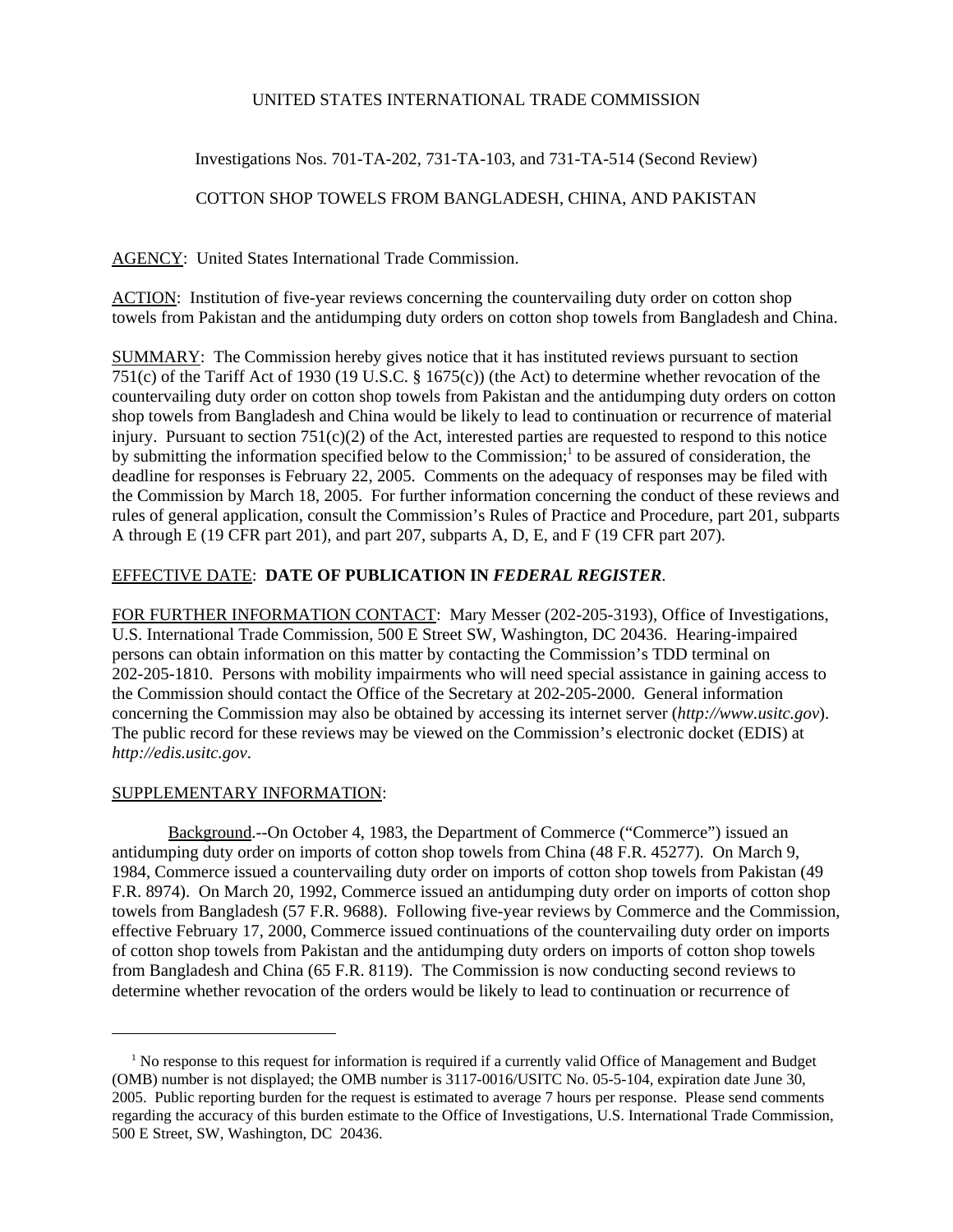material injury to the domestic industry within a reasonably foreseeable time. It will assess the adequacy of interested party responses to this notice of institution to determine whether to conduct full reviews or expedited reviews. The Commission's determinations in any expedited reviews will be based on the facts available, which may include information provided in response to this notice.

Definitions.--The following definitions apply to these reviews:

- (1) *Subject Merchandise* is the class or kind of merchandise that is within the scope of the five-year reviews, as defined by Commerce.
- (2) The *Subject Countries* in these reviews are Bangladesh, China, and Pakistan.
- (3) The *Domestic Like Product* is the domestically produced product or products which are like, or in the absence of like, most similar in characteristics and uses with, the *Subject Merchandise*. In each of the original determinations and its full five-year review determinations, the Commission defined the *Domestic Like Product* as all shop towels. The Commission has expressly explained that this definition includes shop towels whether cotton or a cotton blend, whether of domestic or imported fabric, and whether greige, dyed, treated with soil-release features, or imprinted with customer names or logos.
- (4) The *Domestic Industry* is the U.S. producers as a whole of the *Domestic Like Product*, or those producers whose collective output of the *Domestic Like Product* constitutes a major proportion of the total domestic production of the product. In its original determinations concerning China and Pakistan, the Commission defined the *Domestic Industry* as all producers of shop towels. In its original determination concerning Bangladesh, the Commission defined the *Domestic Industry* as all producers of shop towels, including integrated producers, converters, and toll producers. In its full five-year review determinations, the Commission determined the *Domestic Industry* to consist of all producers of shop towels.
- (5) An *Importer* is any person or firm engaged, either directly or through a parent company or subsidiary, in importing the *Subject Merchandise* into the United States from a foreign manufacturer or through its selling agent.

Participation in the reviews and public service list.--Persons, including industrial users of the *Subject Merchandise* and, if the merchandise is sold at the retail level, representative consumer organizations, wishing to participate in the reviews as parties must file an entry of appearance with the Secretary to the Commission, as provided in section 201.11(b)(4) of the Commission's rules, no later than 21 days after publication of this notice in the *Federal Register*. The Secretary will maintain a public service list containing the names and addresses of all persons, or their representatives, who are parties to the reviews.

Former Commission employees who are seeking to appear in Commission five-year reviews are reminded that they are required, pursuant to 19 C.F.R. § 201.15, to seek Commission approval if the matter in which they are seeking to appear was pending in any manner or form during their Commission employment. The Commission is seeking guidance as to whether a second transition five-year review is the "same particular matter" as the underlying original investigation for purposes of 19 C.F.R. § 201.15 and 18 U.S.C. § 207, the post employment statute for Federal employees. Former employees may seek informal advice from Commission ethics officials with respect to this and the related issue of whether the employee's participation was "personal and substantial." However, any informal consultation will not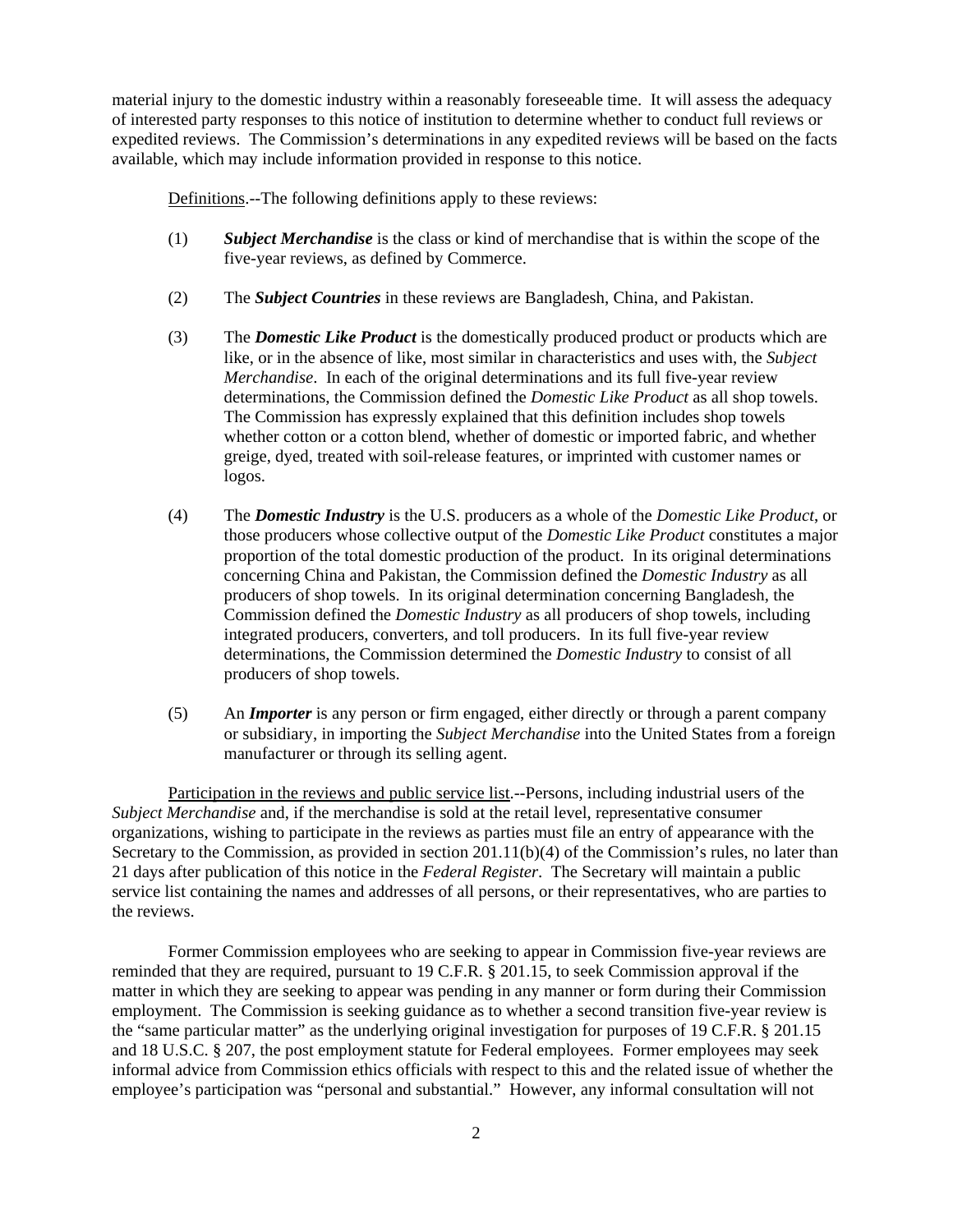relieve former employees of the obligation to seek approval to appear from the Commission under its rule 201.15. For ethics advice, contact Carol McCue Verratti, Deputy Agency Ethics Official, at 202-205-3088.

Limited disclosure of business proprietary information (BPI) under an administrative protective order (APO) and APO service list.--Pursuant to section 207.7(a) of the Commission's rules, the Secretary will make BPI submitted in these reviews available to authorized applicants under the APO issued in the reviews, provided that the application is made no later than 21 days after publication of this notice in the *Federal Register*. Authorized applicants must represent interested parties, as defined in 19 U.S.C. § 1677(9), who are parties to the reviews. A separate service list will be maintained by the Secretary for those parties authorized to receive BPI under the APO.

Certification.--Pursuant to section 207.3 of the Commission's rules, any person submitting information to the Commission in connection with these reviews must certify that the information is accurate and complete to the best of the submitter's knowledge. In making the certification, the submitter will be deemed to consent, unless otherwise specified, for the Commission, its employees, and contract personnel to use the information provided in any other reviews or investigations of the same or comparable products which the Commission conducts under Title VII of the Act, or in internal audits and investigations relating to the programs and operations of the Commission pursuant to 5 U.S.C. Appendix 3.

Written submissions.--Pursuant to section 207.61 of the Commission's rules, each interested party response to this notice must provide the information specified below. The deadline for filing such responses is February 22, 2005. Pursuant to section 207.62(b) of the Commission's rules, eligible parties (as specified in Commission rule  $207.62(b)(1)$ ) may also file comments concerning the adequacy of responses to the notice of institution and whether the Commission should conduct expedited or full reviews. The deadline for filing such comments is March 18, 2005. All written submissions must conform with the provisions of sections 201.8 and 207.3 of the Commission's rules and any submissions that contain BPI must also conform with the requirements of sections 201.6 and 207.7 of the Commission's rules. The Commission's rules do not authorize filing of submissions with the Secretary by facsimile or electronic means, except to the extent permitted by section 201.8 of the Commission's rules, as amended, 67 Fed. Reg. 68036 (November 8, 2002). Also, in accordance with sections 201.16(c) and 207.3 of the Commission's rules, each document filed by a party to the reviews must be served on all other parties to the reviews (as identified by either the public or APO service list as appropriate), and a certificate of service must accompany the document (if you are not a party to the reviews you do not need to serve your response).

Inability to provide requested information.--Pursuant to section 207.61(c) of the Commission's rules, any interested party that cannot furnish the information requested by this notice in the requested form and manner shall notify the Commission at the earliest possible time, provide a full explanation of why it cannot provide the requested information, and indicate alternative forms in which it can provide equivalent information. If an interested party does not provide this notification (or the Commission finds the explanation provided in the notification inadequate) and fails to provide a complete response to this notice, the Commission may take an adverse inference against the party pursuant to section 776(b) of the Act in making its determinations in the reviews.

INFORMATION TO BE PROVIDED IN RESPONSE TO THIS NOTICE OF INSTITUTION: If you are a domestic producer, union/worker group, or trade/business association; import/export *Subject Merchandise* from more than one *Subject Country*; or produce *Subject Merchandise* in more than one *Subject Country*, you may file a single response. If you do so, please ensure that your response to each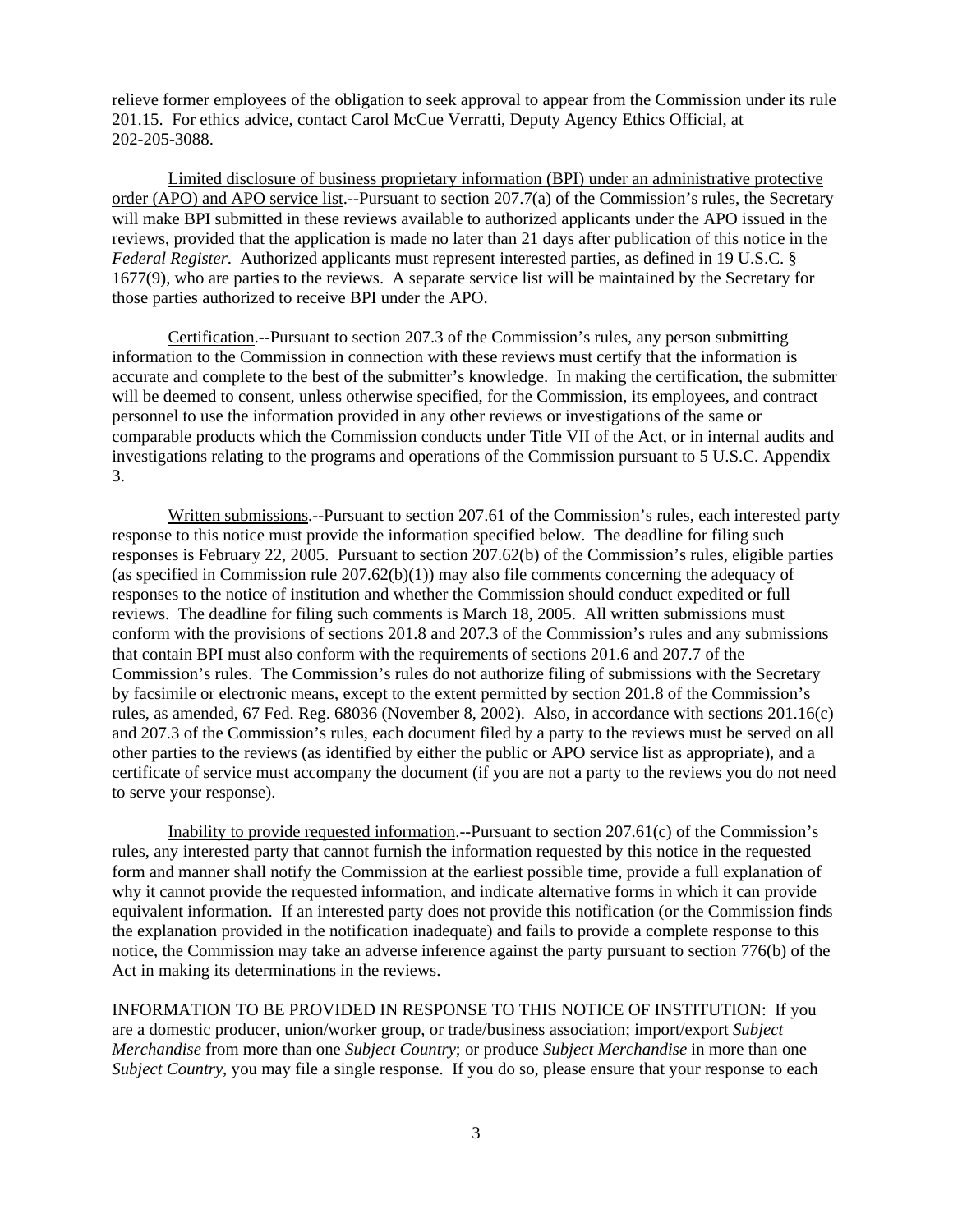question includes the information requested for each pertinent *Subject Country.* As used below, the term "firm" includes any related firms.

- (1) The name and address of your firm or entity (including World Wide Web address if available) and name, telephone number, fax number, and E-mail address of the certifying official.
- (2) A statement indicating whether your firm/entity is a U.S. producer of the *Domestic Like Product*, a U.S. union or worker group, a U.S. importer of the *Subject Merchandise*, a foreign producer or exporter of the *Subject Merchandise*, a U.S. or foreign trade or business association, or another interested party (including an explanation). If you are a union/worker group or trade/business association, identify the firms in which your workers are employed or which are members of your association.
- (3) A statement indicating whether your firm/entity is willing to participate in these reviews by providing information requested by the Commission.
- (4) A statement of the likely effects of the revocation of the countervailing duty order and/or revocation of the antidumping duty orders on the *Domestic Industry* in general and/or your firm/entity specifically. In your response, please discuss the various factors specified in section 752(a) of the Act (19 U.S.C. § 1675a(a)) including the likely volume of subject imports, likely price effects of subject imports, and likely impact of imports of *Subject Merchandise* on the *Domestic Industry*.
- (5) A list of all known and currently operating U.S. producers of the *Domestic Like Product*. Identify any known related parties and the nature of the relationship as defined in section  $771(4)(B)$  of the Act (19 U.S.C. § 1677(4)(B)).
- (6) A list of all known and currently operating U.S. importers of the *Subject Merchandise* and producers of the *Subject Merchandise* in each *Subject Country* that currently export or have exported *Subject Merchandise* to the United States or other countries after 1998.
- (7) If you are a U.S. producer of the *Domestic Like Product*, provide the following information on your firm's operations on that product during calendar year 2004 (report quantity data in number of towels and value data in U.S. dollars, f.o.b. plant). If you are a union/worker group or trade/business association, provide the information, on an aggregate basis, for the firms in which your workers are employed/which are members of your association.
	- (a) Production (quantity) and, if known, an estimate of the percentage of total U.S. production of the *Domestic Like Product* accounted for by your firm's(s') production;
	- (b) the quantity and value of U.S. commercial shipments of the *Domestic Like Product* produced in your U.S. plant(s); and
	- (c) the quantity and value of U.S. internal consumption/company transfers of the *Domestic Like Product* produced in your U.S. plant(s).
- (8) If you are a U.S. importer or a trade/business association of U.S. importers of the *Subject Merchandise* from the *Subject Country(ies)*, provide the following information on your firm's(s') operations on that product during calendar year 2004 (report quantity data in number of towels and value data in U.S. dollars). If you are a trade/business association, provide the information, on an aggregate basis, for the firms which are members of your association.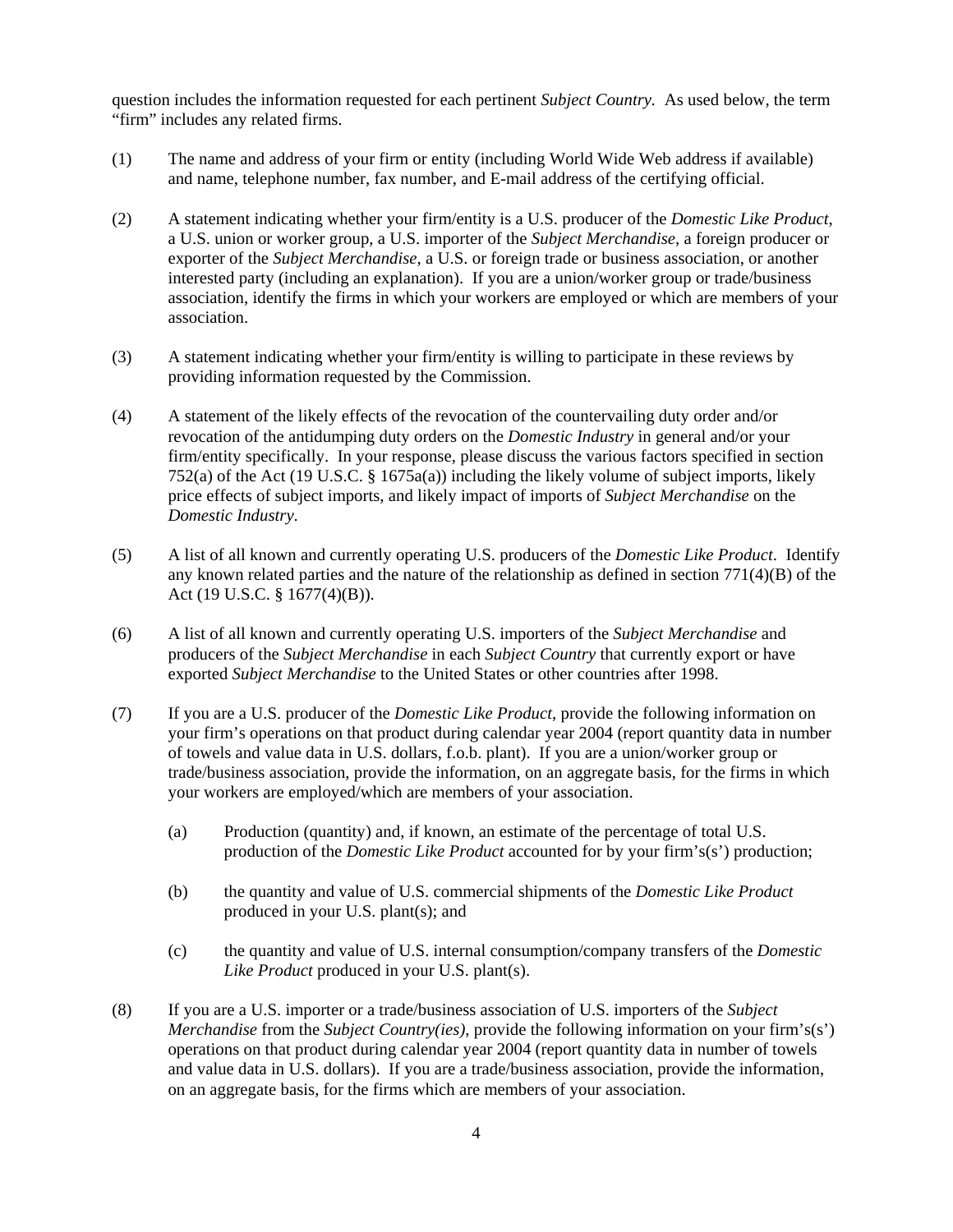- (a) The quantity and value (landed, duty-paid but not including antidumping or countervailing duties) of U.S. imports and, if known, an estimate of the percentage of total U.S. imports of *Subject Merchandise* from each *Subject Country* accounted for by your firm's(s') imports;
- (b) the quantity and value (f.o.b. U.S. port, including antidumping and/or countervailing duties) of U.S. commercial shipments of *Subject Merchandise* imported from each *Subject Country*; and
- (c) the quantity and value (f.o.b. U.S. port, including antidumping and/or countervailing duties) of U.S. internal consumption/company transfers of *Subject Merchandise* imported from each *Subject Country*.
- (9) If you are a producer, an exporter, or a trade/business association of producers or exporters of the *Subject Merchandise* in the *Subject Country(ies)*, provide the following information on your firm's(s') operations on that product during calendar year 2004 (report quantity data in number of towels and value data in U.S. dollars, landed and duty-paid at the U.S. port but not including antidumping or countervailing duties). If you are a trade/business association, provide the information, on an aggregate basis, for the firms which are members of your association.
	- (a) Production (quantity) and, if known, an estimate of the percentage of total production of *Subject Merchandise* in each *Subject Country* accounted for by your firm's(s') production; and
	- (b) the quantity and value of your firm's(s') exports to the United States of *Subject Merchandise* and, if known, an estimate of the percentage of total exports to the United States of *Subject Merchandise* from each *Subject Country* accounted for by your firm's(s') exports.
- (10) Identify significant changes, if any, in the supply and demand conditions or business cycle for the *Domestic Like Product* that have occurred in the United States or in the market for the *Subject Merchandise* in the *Subject Country(ies)* after 1998, and significant changes, if any, that are likely to occur within a reasonably foreseeable time. Supply conditions to consider include technology; production methods; development efforts; ability to increase production (including the shift of production facilities used for other products and the use, cost, or availability of major inputs into production); and factors related to the ability to shift supply among different national markets (including barriers to importation in foreign markets or changes in market demand abroad). Demand conditions to consider include end uses and applications; the existence and availability of substitute products; and the level of competition among the *Domestic Like Product* produced in the United States, *Subject Merchandise* produced in each *Subject Country*, and such merchandise from other countries.
- (11) (OPTIONAL) A statement of whether you agree with the above definitions of the *Domestic Like Product* and *Domestic Industry*; if you disagree with either or both of these definitions, please explain why and provide alternative definitions.

AUTHORITY: These reviews are being conducted under authority of title VII of the Tariff Act of 1930; this notice is published pursuant to section 207.61 of the Commission's rules.

By order of the Commission.